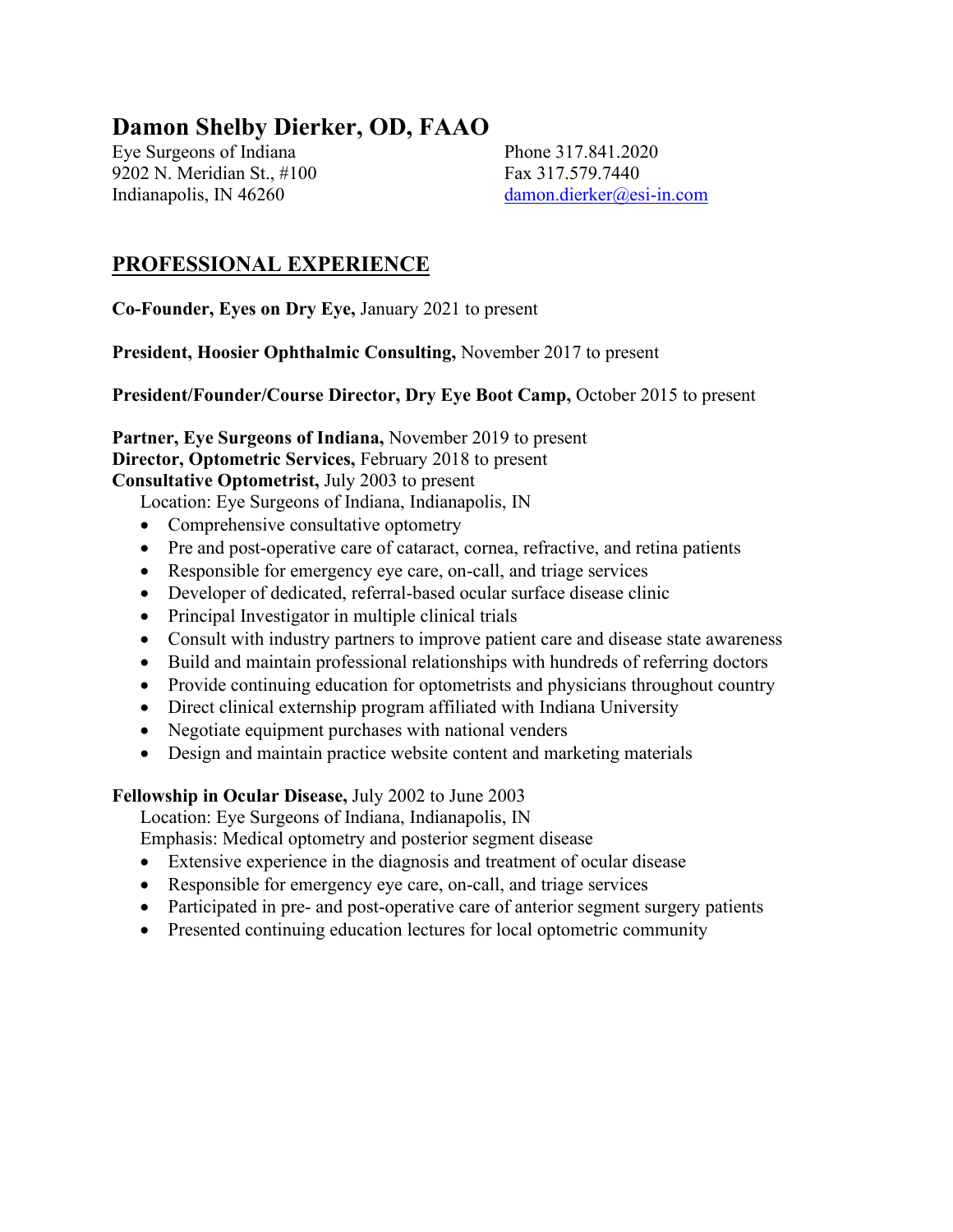# **ACADEMIC PREPARATION**

- **Fellowship in Ocular Disease Management –** July 2002 to June 2003 Eye Surgeons of Indiana, Indianapolis, IN
- **Doctor of Optometry –** September 1998 to May 2002 Indiana University School of Optometry, Bloomington, IN Graduated cum laude
- **Bachelor of Arts (Biology and Music) –** September 1994 to May 1998 Gustavus Adolphus College, St. Peter, MN Graduated cum laude

#### **CONSULTANT/SPEAKER PANEL/ADVISORY BOARD/RESEARCH**

- Aerie 2019-present
- Alcon 2017-present
- Allergan 2016-present
- ArcticDx 2014-2016
- Avellino Lab 2019
- Azura 2021
- Bio-Tissue 2015-present
- Carl Zeiss Meditec 2020-present
- Eyevance 2019-present
- Genentech 2016
- Glaukos 2017-present
- Gyroscope 2021-present
- Johnson&Johnson 2020-present
- Kala, 2020-present
- Lumenis, 2019-present
- MacuHealth 2017-present
- MacuLogix 2014-present
- Notal Vision 2018-present
- NovaBay 2018
- Novartis 2019-present
- Ocular Therapeutix 2019-present
- Optovue 2017-present
- Osmotica Pharmaceutical 2019-present
- Oyster Point Pharma 2020-present
- Quidel 2017-present
- ScienceBased Health 2017-present
- Scope 2020-present
- Shire 2016-18
- Sight Sciences 2019-present
- Sun Pharma 2019-present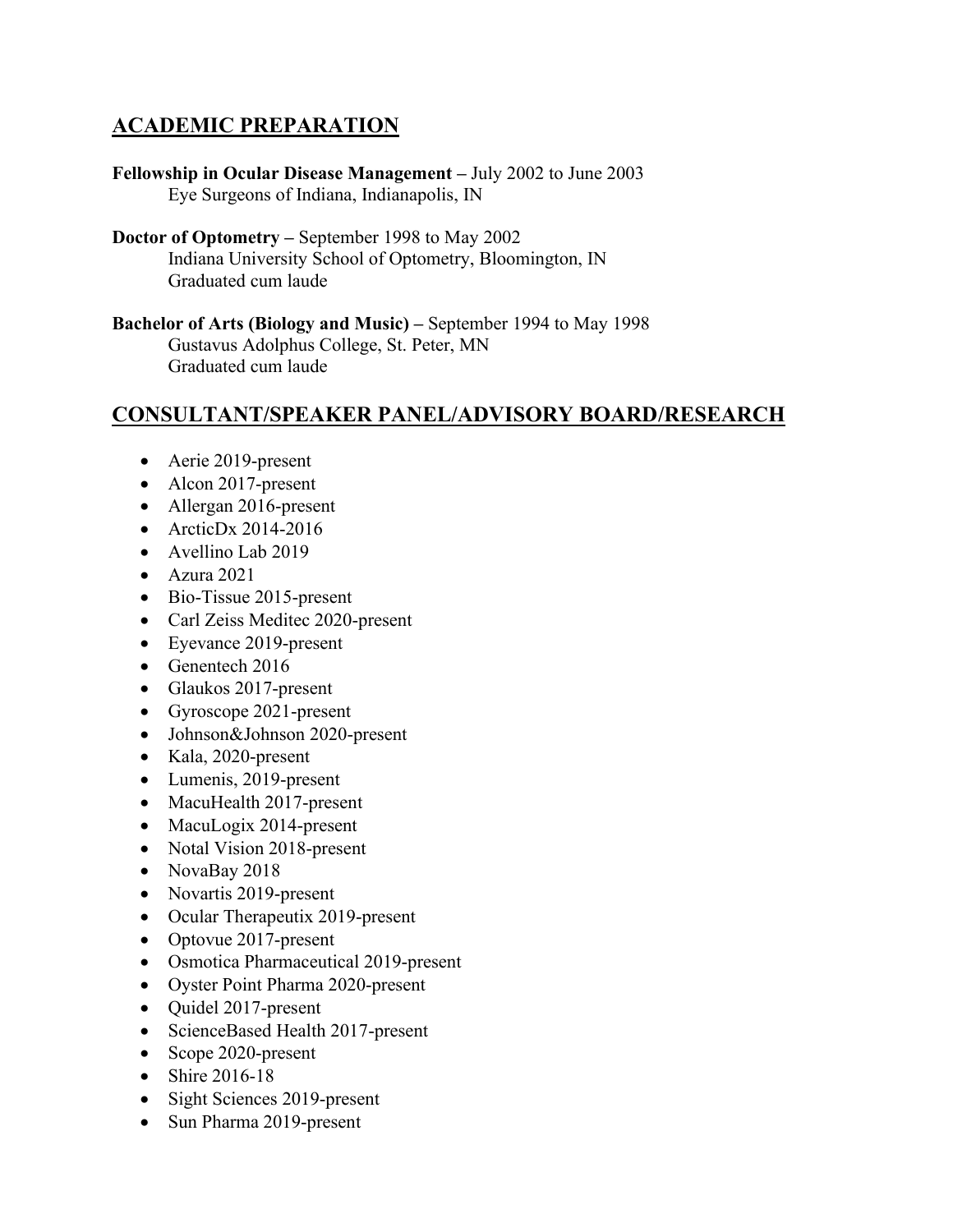- Tarsus 2020-present
- TearLab 2017-present
- TearScience 2016-17
- Thea Pharmaceuticals 2021-present

# **RECENT PUBLICATIONS**

- *How I Created a Dry Eye Disease Center with 20-30% Year-over-Year Growth, Review* of Optometric Business September 2021
- *The Role of Thermal Pulsation Systems in Meeting the Growing Need of Patients with Dry Eye Disease,* Eyes On Eyecare, May 2021
- *5 Steps to Marketing Dry Eye Services,* Review of Optometric Business, November 2020
- *AMD High Zinc vs Low Zinc*, Nutritional Insights, November 2020
- *Embrace Self-Monitoring for Posterior Segment Disease,* Optometric Management, November 2020
- *Innovations in Dry Eye Treatment,* Modern Optometry, July/August 2020
- *A New Dynamic in Health Care?,* Modern Optometry, November/December 2019
- *Sharpen your AMD Diagnostic Skills,* Modern Optometry, September 2019
- *The Importance of the Ocular Surface in Cataract Surgery,* CollaborativeEYE, March 2019
- *Diagnostics in Cataract Surgery Optimization,* CollaborativeEYE, Sept-Oct 2018
- *Vision Expo East 2018: Highlights*, CollaborativeEYE, May-June 2018
- *In-office lab testing provides diagnostic information*, Optometry Times, May 2017

# **RESEARCH**

- Principal Investigator, TELESCOPE AMD Genetic Study Site #867
- Principal Investigator, The DAMON study, Xiidra and Dextenza
- Principal Investigator, The DIERKER study, LipiFlow and Dextenza
- Site Clinician, Collarette Prevalence Study
- Site Clinician, Cognitive Debriefing Interviews for Patient-Reported Outcomes in Dry Eye Disease
- Sub-investigator, DREAM Study, cryopreserved amniotic membrane for dry eye
- Sub-investigator, SCI-GEN Study, genetic testing and impact on patient outcomes in macular degeneration

# **CONTINUING EDUCATION PRESENTATIONS**

- Ocular Surface Disease The Bare Essentials, UIW Rosenberg School of Optometry, September 2021
- You Make the Call Interactive Retina Grand Rounds, UIW Rosenberg School of Optometry, September 2021
- AMD How to Improve Outcomes and Help Prevent Blindness, UIW Rosenberg School of Optometry, September 2021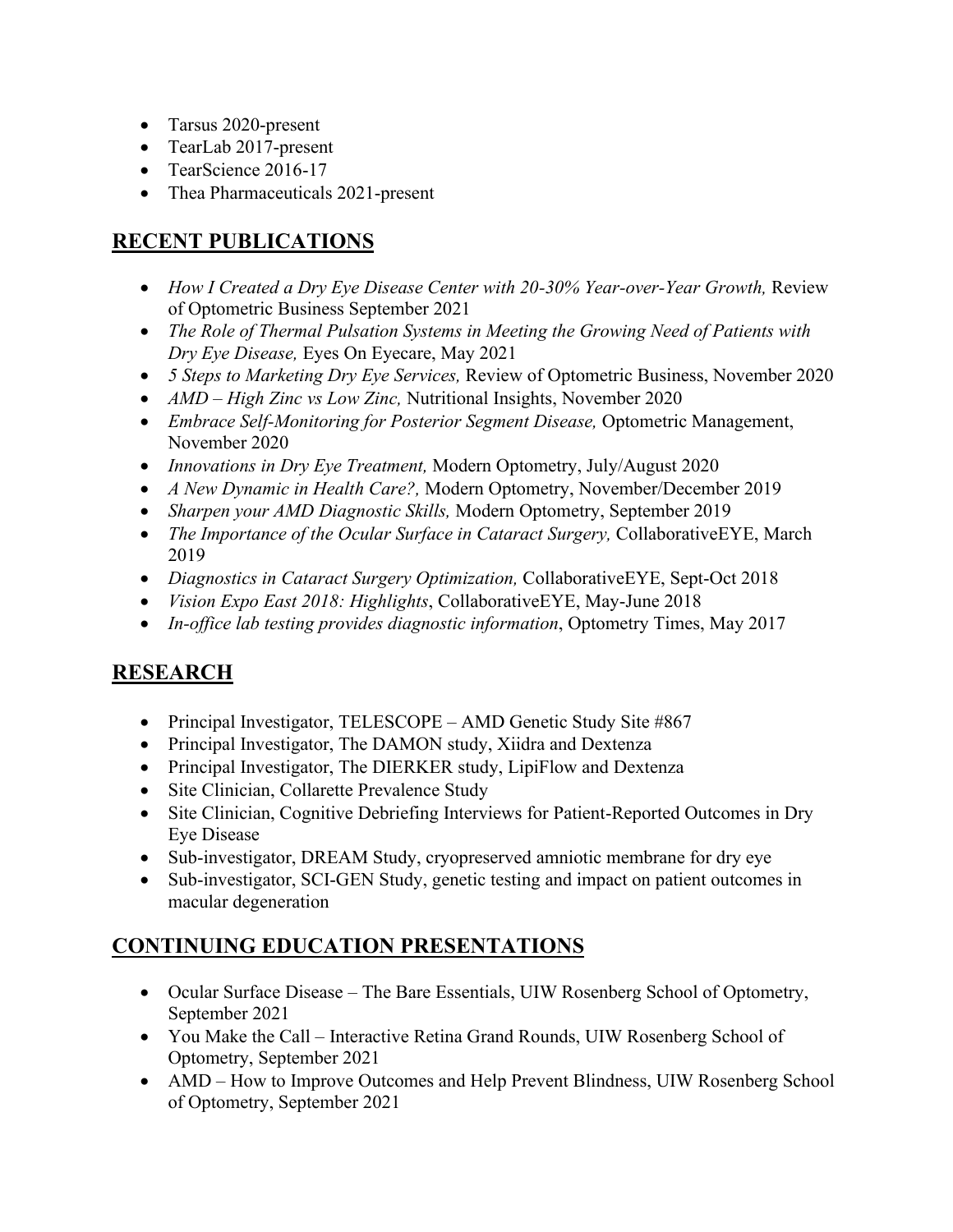- You Make the Call Interactive Retina Grand Rounds, PERC Alliance National Meeting, August 2021
- Reducing the Risk of Blindness from AMD, PERC Alliance National Meeting, August 2021
- AMD How to Improve Outcomes and Help Prevent Blindness, Kentucky Optometric Association, July 2021
- Interactive Retina Grand Rounds, Kentucky Optometric Association, July 2021
- Ocular Surface Disease The Bare Essentials, Oklahoma Association of Optometric Physicians, March 2021
- AMD You Make The Call, Oklahoma Association of Optometric Physicians, March 2021
- Intrepid Eye Society Presents: Reducing the Risk of Blindness from AMD, March 2021
- Interactive Retina Grand Rounds, Alabama Optometric Association, December 2020
- Ocular Surface Disease The Essentials, Tennessee Optometric Association, December 2020
- AMD You Make The Call, Tennessee Optometric Association, December 2020
- OCT(A) to Z, Tennessee Optometric Association, December 2020
- How to Optimize Your Patient's Retinal Health Over a Lifetime, Tennessee Optometric Association, December 2020
- Dry Eye and Sustained Release Therapies, Evolve Medical Education, December 2020
- MGD/OSD Case Series, Evolve Medical Education, December 2020
- How to Optimize Your Patient's Retinal Health Over a Lifetime, Maryland Optometric Association, November 2020
- AMD How to Improve Outcomes and Help Prevent Blindness, Alabama Optometric Association, November 2020
- Everything Dry Eye Virtual Symposium Course Director, August 2020
- AMD You Make the Call, Healthy Eyes Advantage, June 2020
- AMD You Make the Call, Pentavision, May 2020
- Ocular Surface Disease The Essentials, Bloomington, IN, February 2020
- Understanding MIGS Co-management, Indianapolis, IN, February 2020
- Contemporary Glaucoma Management, Virginia Optometric Association, Richmond, VA, January 2020
- AMD You Make the Call, Virginia Optometric Association, Richmond, VA, January 2020
- Premium IOLs Patient Evaluation, Lens Choice, and Dealing with Problems, Virginia Optometric Association, Richmond, VA, January 2020
- Dry Eye Boot Camp Course Director, Richmond, VA, January 2020
- IPL A New Treatment Option for Dry Eye, Indianapolis, IN, January 2020
- AMD Update, Indianapolis, IN, January 2020
- Diabetic Retinopathy Update, Indianapolis, IN, December 2019
- OCT Grand Rounds, Indianapolis, IN, November 2019
- OCT Advanced Retina Applications, Indianapolis, IN, November 2019
- OCTA A How to Guide, Indianapolis, IN, November 2019
- AMD How to Improve Outcomes and Help Prevent Blindness, Vision Source state meeting, Nashville, TN, November 2019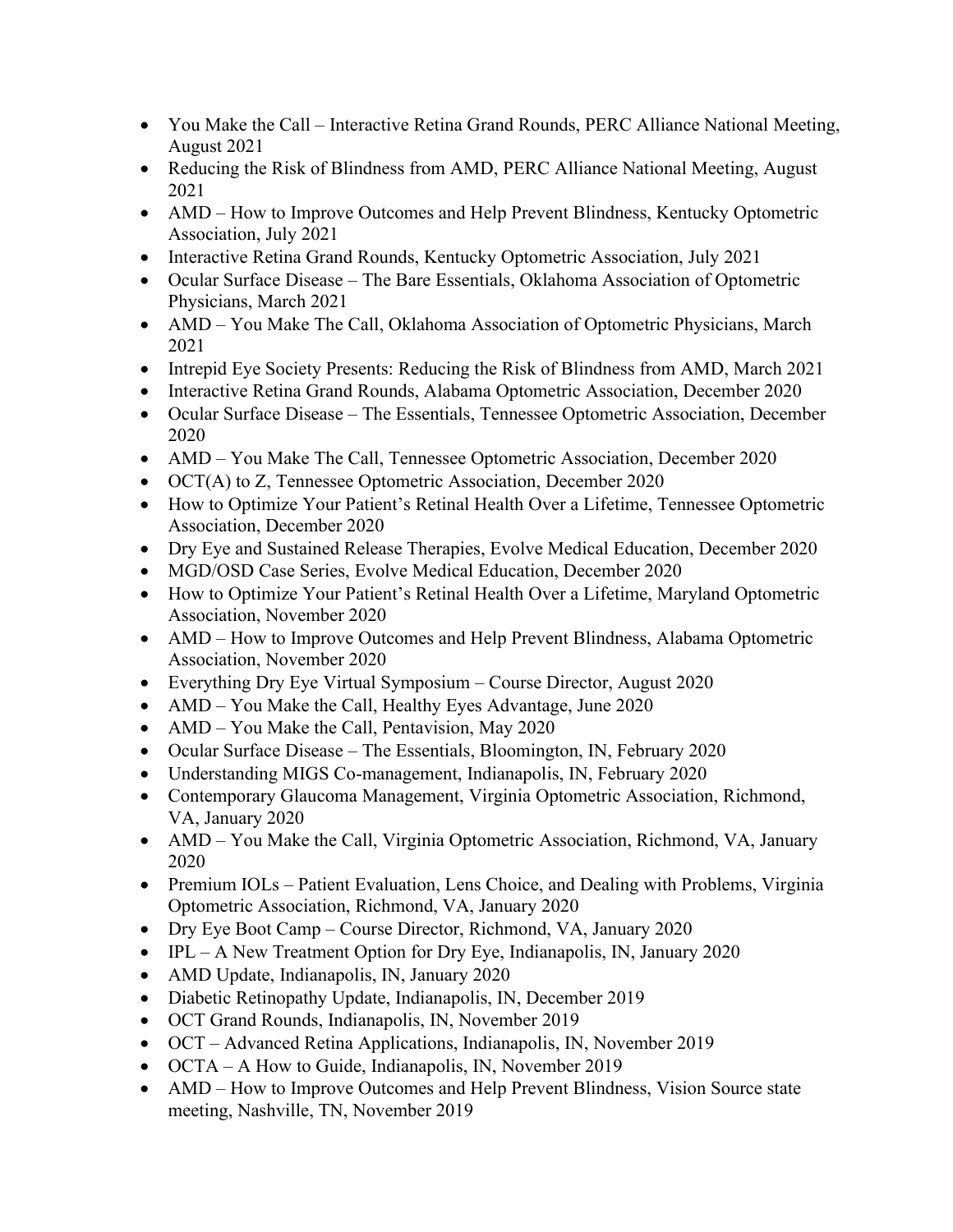- iStent inject  $2<sup>nd</sup>$  Generation Trabecular Bypass with Topical Prostaglandin in Patients with OAG on 2 Pre-op Medications, American Academy of Optometry annual meeting, Orlando, FL, October 2019
- AMD How to Improve Outcomes and Help Prevent Blindness, American Academy of Optometry annual meeting, Orlando, FL, October 2019
- Dry Eye Boot Camp Course Director, Sacramento, CA, October 2019
- Ocular Surface Disease The Essentials, PSS EyeCare Forum, Orlando, FL, October 2019
- You Make the Call Interactive Retina Grand Rounds, PSS EyeCare Forum, Orlando, FL, October 2019
- AMD How to Improve Outcomes and Help Prevent Blindness, Illinois Optometric Association, September 2019
- OCT(A) to Z, Illinois Optometric Association, September 2019
- MGD In-office MGD/Blepharitis Treatment, Indianapolis, IN, September 2019
- You Make the Call Interactive Retina Grand Rounds, Indianapolis, IN, August 2019
- Dry Eye Boot Camp Course Director, Nashville, TN, August 2019
- How to Optimize Your Patient's Retinal Health Over a Lifetime, Florida Optometric Association, Orlando, FL, July 2019
- Ocular Surface Disease The Essentials, Florida Optometric Association, Orlando, FL, July 2019
- Glaucoma The Essentials, Dr. Tavel, Indianapolis, IN, June, 2019
- AMD How to Improve Outcomes and Help Prevent Blindness, Bloomington, IN, June 2019
- Contemporary Glaucoma Management: An Interactive Approach Course Director, Indianapolis, IN, May 2019
- AMD You Make the Call, Vision Source Exchange, Tampa, FL, May 2019
- Contemporary AMD Management for the Optometrist, Vision Expo East, New York, NY March 2019
- How to Optimize Your Patient's Retinal Health Over a Lifetime, SECO, New Orleans, LA, February 2019
- You Make the Call Interactive Retina Grand Rounds, SECO, New Orleans, LA, February 2019
- Contemporary AMD Management for the Optometrist, SECO, New Orleans, LA, February 2019
- How to Optimize Your Patient's Retinal Health Over a Lifetime, Texas Optometric Association, Austin, TX, February 2019
- You Make the Call Interactive Retina Grand Rounds, Michigan Optometric Association, East Lansing, MI, February 2019
- You Make the Call Interactive Retina Grand Rounds, Albany, NY, January 2019
- OCT(A) to Z, Mount Vernon, IL, November 2018
- How to Tackle Dry Eye with the Help of Prokera, Elkhart, IN, November 2018
- How to Optimize Your Patient's Retinal Health Over a Lifetime, Elkhart, IN, November 2018
- Contemporary AMD Management for the Optometrist, Cancun, Mexico, ALLDOCS annual meeting, November 2018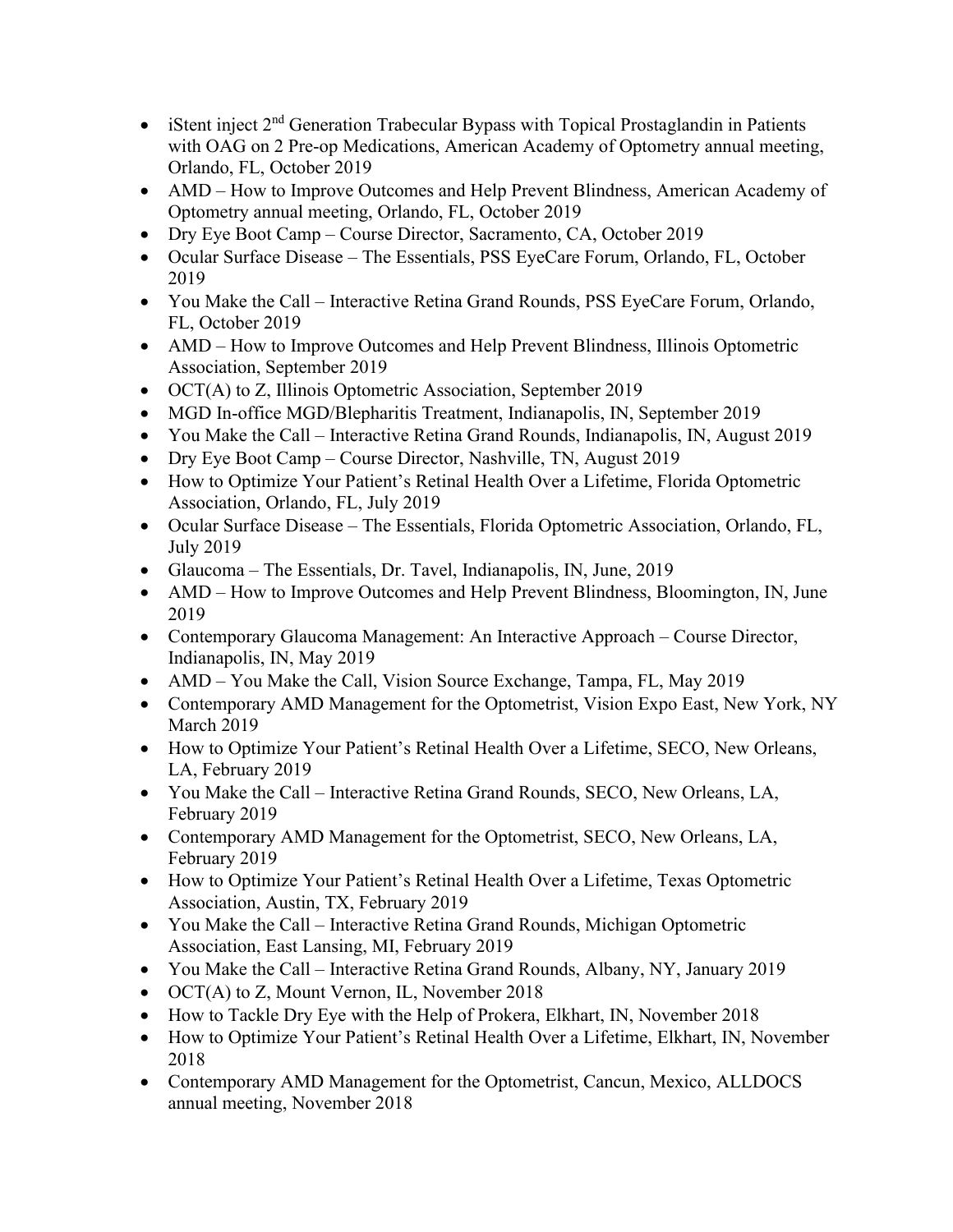- AMD How to Improve Outcomes and Help Prevent Blindness, PSS EyeCare Forum, Atlanta, GA, November 2018
- Ocular Surface Disease The Essentials, PSS EyeCare Forum, Atlanta, GA, November 2018
- AMD How to Improve Outcomes and Help Prevent Blindness, American Academy of Optometry annual meeting, San Antonio, TX, November 2018
- Contemporary AMD Management for the Optometrist, Vancouver, BC, November 2018
- How to Optimize Your Patient's Retinal Health Over a Lifetime, Vancouver, BC, November 2018
- Dry Eye Boot Camp Course Director, Dallas/Irving, TX, November 2018
- OCT(A) to Z, Indianapolis, IN, November 2018
- Innovations in Diabetic Retinopathy, California Retina Consultants, Bakersfield, CA, October 2018
- Contemporary AMD Management for the Optometrist, Indiana Optometric Association Fall Seminar, Bloomington, IN, October 2018
- How to Optimize Your Patient's Retinal Health Over a Lifetime, Vision Expo West, Las Vegas, NV, September 2018
- You Make the Call Interactive Retina Grand Rounds, Vision Expo West, Las Vegas, NV, September 2018
- Dry Eye Boot Camp Course Director, St. Louis, MO, September 2018
- AMD How to Improve Outcomes and Help Prevent Blindness, Western Michigan Optometric Society, Grand Rapids, MI, September 2018
- Dry Eye Disease Management in Primary Eye Care, Indianapolis, IN, September 2018
- How to Tackle Dry Eye with the Help of Prokera, Elkhart, IN, August 2018
- How to Optimize Your Patient's Retinal Health Over a Lifetime, Elkhart, IN, August 2018
- Contemporary AMD Management for the Optometrist, Hamilton, ON, June 2018
- AMD How to Improve Outcomes and Help Prevent Blindness, United Care Providers, Chicago, IL, May 2018
- How to Manage Diabetic Eye Disease It's more than just a DFE, United Eye Care Providers, Chicago, IL, May 2018
- Practical Guidelines for the Treatment of Nonexudative AMD, Indiana Vision Source quarterly meeting, Indianapolis, IN, April 2018
- Practical Guidelines for the Treatment of Nonexudative AMD, PSS EyeCare Forum, Niagara Falls, NY, April 2018
- Practical Guidelines for the Treatment of Nonexudative AMD, PSS EyeCare Forum, Tysons Corner, VA, March 2018
- How to Optimize Your Patient's Retinal Health Over a Lifetime, Vision Expo East, New York, NY, March 2018
- Practical Guidelines for the Treatment of Nonexudative AMD, Sacramento Valley Optometric Society Ocular Symposium, Sacramento, CA, March 2018
- Ocular Surface Disease The Essentials, Western Michigan Optometric Society, Grand Rapids, MI, February 2018
- Practical Guidelines for the Treatment of Nonexudative AMD, Bloomington, IN, December 2017
- Ocular Surface Disease The Essentials, South Bend, IN, December 2017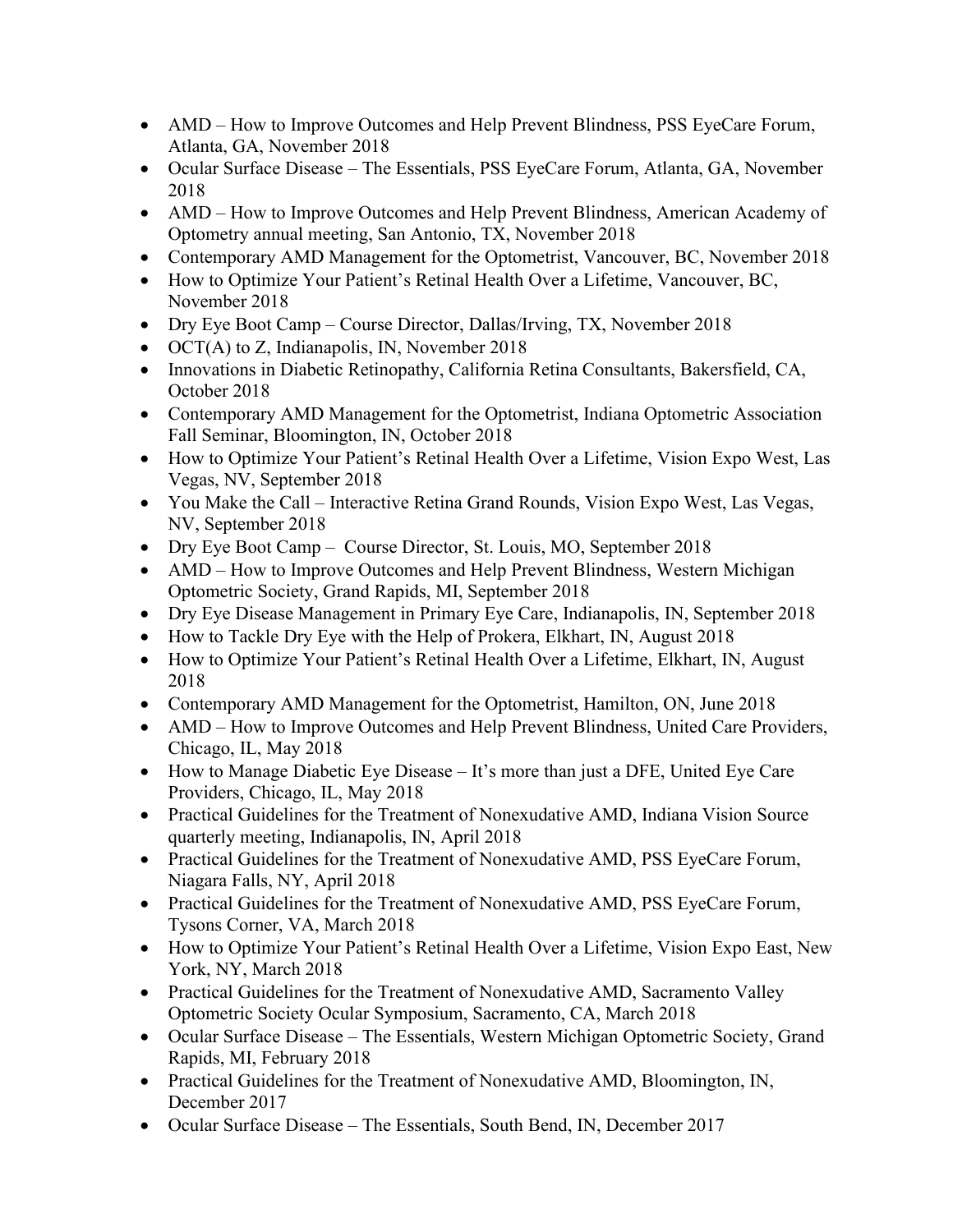- AMD Best Practices in Patient-Centered Collaborative Care, Indianapolis, IN, November 2017
- AMD Best Practices in Patient-Centered Collaborative Care, Indianapolis, IN, October 2017
- How to Tackle Dry Eye with the Help of Prokera, New Lenox, IL, September 2017
- Contemporary AMD Management for the Optometrist, PSS EyeCare Forum, Mystic, CT, September 2017
- Dark Adaptometry in the Management of AMD, PSS EyeCare Forum, Mystic, CT, September 2017
- You Make the Call Interactive Retina Grand Rounds, Vision Expo West, Las Vegas, NV, September 2017
- How to Optimize Your Patient's Retinal Health Over a Lifetime, Vision Expo West, Las Vegas, NV, September 2017
- Using HydroEye to Improve Outcomes in the LASIK population, TLC Indiana, Indianapolis, IN, August 2017
- Contemporary AMD Management for the Optometrist, Midwest Optometric Society, Cincinnati, OH, April 2017
- MGD The Future is Now, Columbus, OH, March 2017
- Dry Eye Boot Camp Course Director, Indianapolis, IN January 2017
- Contemporary AMD Management for the Optometrist, Central Indiana IDOC meeting, January 2017
- Contemporary AMD Management for the Optometrist, American Academy of Optometry annual meeting, Anaheim, CA, November 2016
- MGD The Future is Now, Indianapolis, IN, June 2016
- Dark Adaptometry in the Management of AMD, Midwest Optometric Society, Cincinnati, OH, April 2016
- Dry Eye Boot Camp Course Director, Indianapolis, IN, January 2016
- Dark Adaptometry in the Management of AMD, Indiana Optometric Association Spring Convention, French Lick, IN, April 2015
- Ocular Surface Disease Update, Indianapolis, IN, March 2015
- Contemporary AMD Management, Indianapolis, IN, December 2014
- Co-management Essentials, ASCRS meeting, Boston, MA, April 2014
- Recurrent Corneal Erosion Treatment with Prokera, Indianapolis, IN, April 2014
- Papilledema and Pseudopapilledema, Indianapolis, IN, March 2014
- Ocular Demodicosis, Indianapolis, IN, February 2014
- Meibomian Gland Dysfunction, Indianapolis, IN, February 2014
- Ocular Demodicosis, Indianapolis, IN, November 2013
- Contemporary AMD Management, Indianapolis, IN, September 2013
- Prokera Biologic Corneal Bandage, Indianapolis, IN, September 2013
- Jetrea Vitreomacular Adhesion, Indianapolis, IN, September 2013
- AMD Risk Analysis, Indianapolis, IN, August 2013
- Ocular Manifestations of Systemic Disease, Indianapolis, IN, March 2013
- Ocular Trauma, IN Trial Lawyer's Assoc. CLE, Indianapolis, IN February 2013
- OCT Grand Rounds, Indianapolis, IN, September 2012
- Glaucoma Update, Indianapolis, IN, September 2012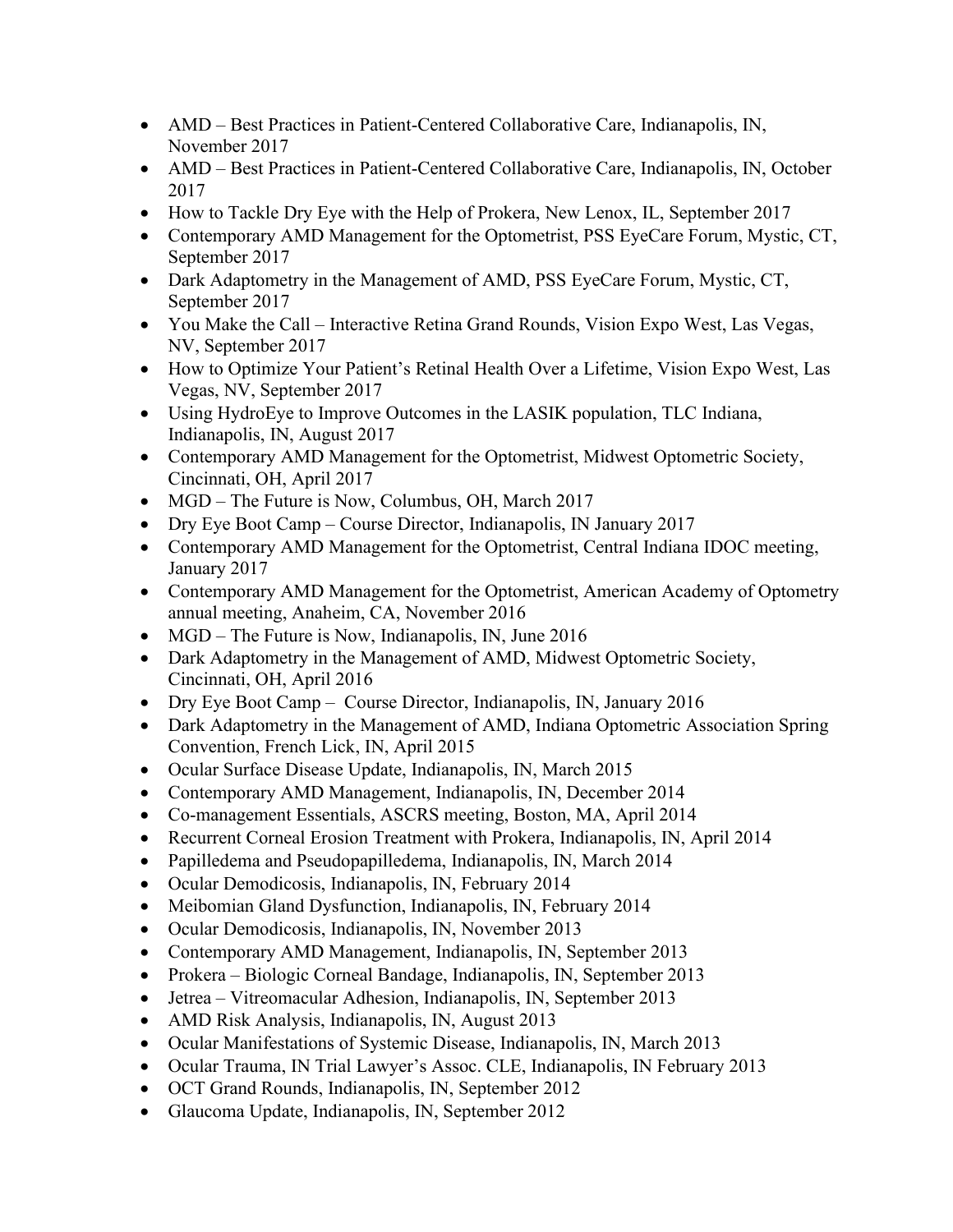- Funny Looking Nerves: From Benign to Blind, Indianapolis, IN, April 2011
- Unexplained Vision Loss, Central Indiana Optometric Society, December 2010
- Ocular Trauma, Indianapolis, IN, September 2010
- Retinal Detachment Prophylaxis, Indianapolis, IN, February 2010
- Unexplained Vision Loss, Indianapolis, IN, November 2009
- Retina Update 2009, Indiana Optometric Association Spring Convention, French Lick, IN, April 2009
- Retina Update 2009, Indianapolis, IN, February 2009
- Retinal Vascular Disease: Beyond Diabetic Retinopathy, Indianapolis, IN, October 2008
- Vitreoretinal Interface Disorders, Indianapolis, IN, March 2008
- Oral Medications in Primary Care Optometry, Indianapolis, IN, October 2007
- Prophylactic Treatment of Peripheral Retinal Pathology, Indianapolis, IN, February 2007
- Topical NSAIDs in Anterior Segment Surgery, Indianapolis, IN, February 2007
- Identification and Treatment of Exudative AMD, Indianapolis, IN, August 2006
- Intraocular Injections: Indications and Pharmacology, Indiana University School of Optometry Continuing Education, Bloomington, IN, March 2006
- Toxic Maculopathies, Indiana University School of Optometry Continuing Education, Bloomington, IN, March 2006
- Diabetic Macular Edema, Indianapolis, IN, February 2006
- Multifocal Ablations for Presbyopia, TLC Day of Champions, Indianapolis, IN, February 2006
- Optical Coherence Tomography: Basics, Indianapolis, IN, September 2005
- Retinal Vascular Disease: Beyond Diabetic Retinopathy, Indianapolis, IN, February 2005
- Viral Retinal Disorders, Indianapolis, IN, February 2005
- Treatment of Exudative AMD, Bloomington, IN, October 2004
- Toxic Maculopathies, Bloomington, IN, October 2004
- Oral Medications in Optometry, Indianapolis, IN, March 2004
- Update: Treatment of Age-related Macular Degeneration, Indianapolis, IN, March 2004
- Medical and Ocular Management of Diabetes Mellitus, Indianapolis, IN, January 2004
- Retinal Emergencies for Primary Care Physicians, Indianapolis, IN, October 2003
- Retinal Venous Occlusive Disease, Indianapolis, IN, September 2003
- Oral Steroids in Optometry, Indianapolis, IN, September 2003
- Triage of the Patient with Retinal Pathology, Indiana University School of Optometry Continuing Education, Bloomington, IN, August 2003
- Posterior Segment Emergencies, Indianapolis, IN, January 2003
- Retina Grand Rounds, Indianapolis, IN, September 2002

# **MEMBERSHIPS AND ASSOCIATIONS**

Adjunct Clinical Assistant Professor, Indiana University School of Optometry Fellow, American Academy of Optometry Executive Board – Immediate Past President, Indiana Optometric Association Past President, Central Indiana Optometric Society American Optometric Association Beta Sigma Kappa Optometric Society